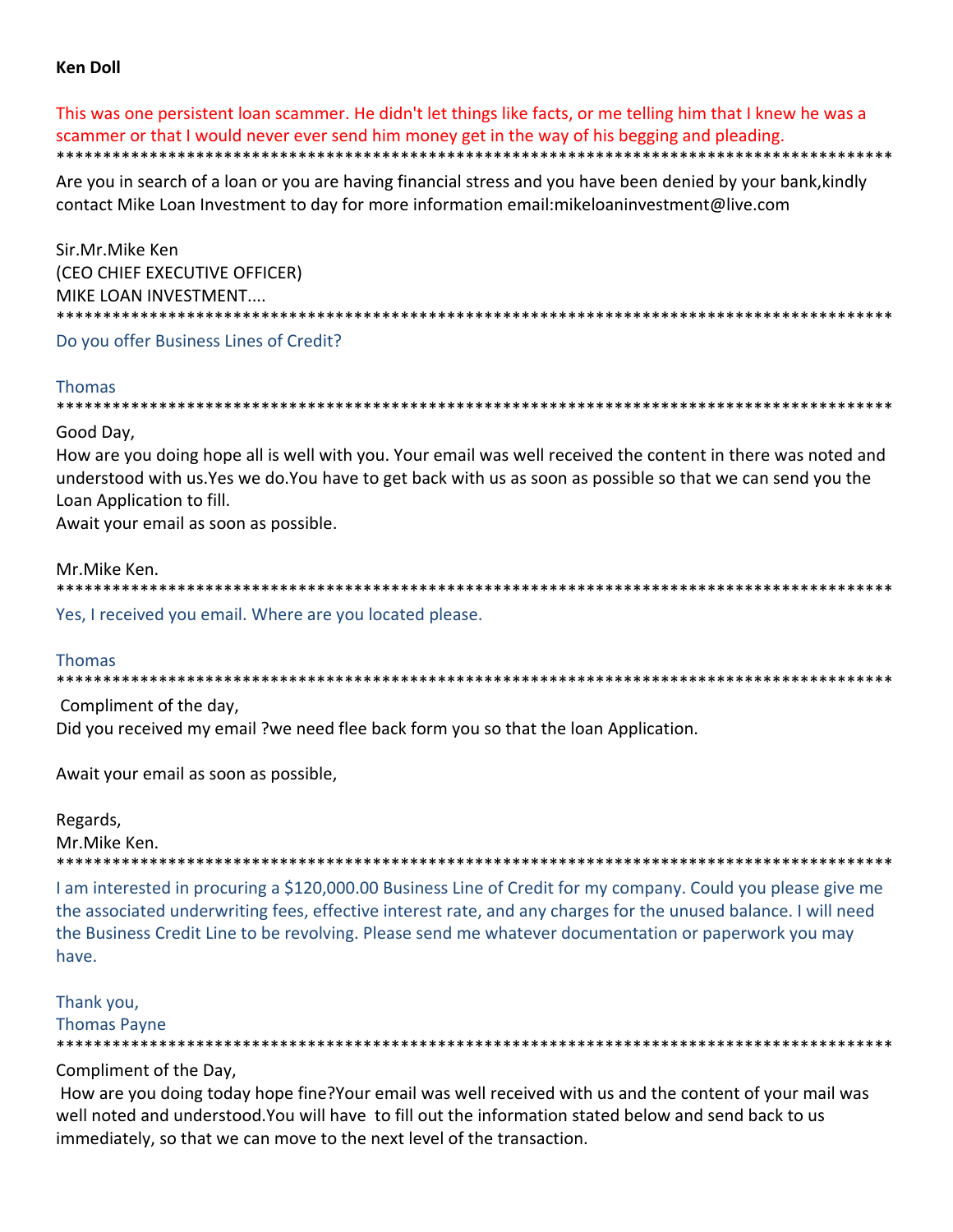# **APPLICANT'S DETAILS:**

- \* Name Of Applicant: ............
- \* Address Of Applicant: ...........
- \* City: ...............
- \* State:...............
- \* Country:................
- \* Gender:.............
- \* Marital Status:............
- \* Age:.................
- \* Income Rate:.............
- \* Tel:/ Mobile: .............
- \* Mobile:.............
- \* Amount Requested:......... \$
- \* Loan Duration:...........

Upon your response we shall swing into action swiftly.

Email: mikeloaninvestment@live.com For More Urgent Information Get back to us immediately. Yours Sincerely. Mr.Mike Ken. Managing Director(C.E.O). 

Hello;

I asked some simple questions that I would like an answer to. I am not applying for a loan until I get all of my questions answered. Please read my last email.

Thanks, **Thomas** 

# Good Day,

I got your email i have ready and get understood with what your email is all about i am so very sorry for the email i send to you. On this that you are talking about i will be able to help you on this, but this have to do with some Doucment that both of us will have to sign. There are going to be some charges that you will be ask to come up with and i will also like to know more about you.

I will get back with you wih the information that you will have to fill out note the charges this is going to cost you transfer and the Register fees, and this will be besid on 8% monthly if your are okay with this do get back with us as soon as possible we can move to the next level.

# Refards,

Upon your response we shall swing into action swiftly.

Email: mikeloaninvestment@live.com For More Urgent Information Get back to us immediately. Yours Sincerely,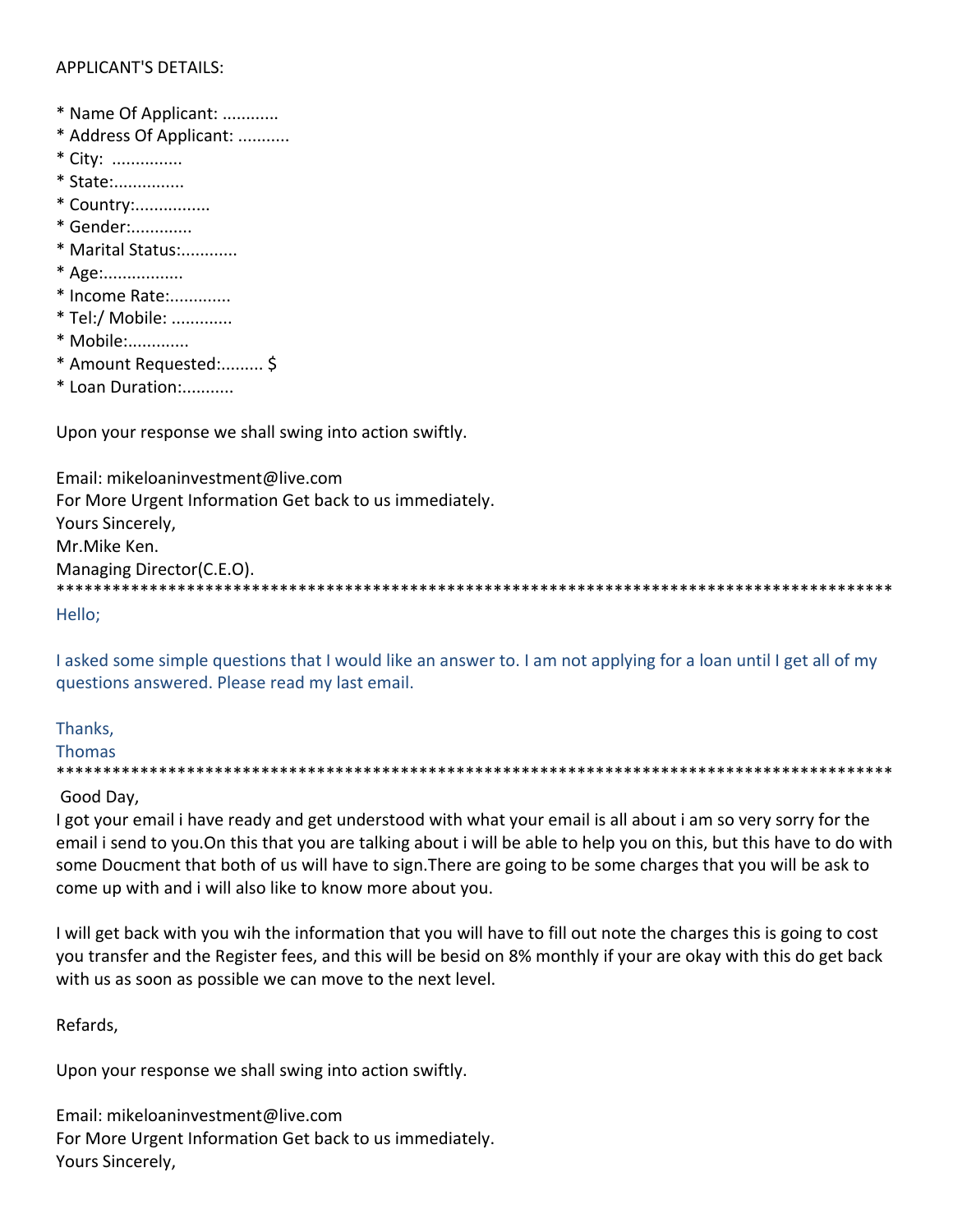Mr.Mike Ken. Managing Director(C.E.O).

\*\*\*\*\*\*\*\*\*\*\*\*\*\*\*\*\*\*\*\*\*\*\*\*\*\*\*\*\*\*\*\*\*\*\*\*\*\*\*\*\*\*\*\*\*\*\*\*\*\*\*\*\*\*\*\*\*\*\*\*\*\*\*\*\*\*\*\*\*\*\*\*\*\*\*\*\*\*\*\*\*\*\*\*\*\*\*\*\*\*

Explain what this email means. I cannot understand any of it. Are you English? Do you know anything about banking, loans, or finance? It's almost like you don't understand English. Please explain yourself.

## Thomas

\*\*\*\*\*\*\*\*\*\*\*\*\*\*\*\*\*\*\*\*\*\*\*\*\*\*\*\*\*\*\*\*\*\*\*\*\*\*\*\*\*\*\*\*\*\*\*\*\*\*\*\*\*\*\*\*\*\*\*\*\*\*\*\*\*\*\*\*\*\*\*\*\*\*\*\*\*\*\*\*\*\*\*\*\*\*\*\*\*\*

# Compliment of the day?

How are you doing, hope all is well with you if so thanks be on to God.First i am very much sorry for keeping you waiting.I have been in the transfer Bank for the past few days from now for transferring of fund to my client i do get back to the office late hours i am very sorry okay

I got your email and the content of your mail was well noted and understood with us.What did you not understand in my email? I told you that i will be able to help you out you will have to pay for the cost of transfer we also have to register it before i will able to transfer the fund to you and there are going to be some document that both of us have to sign.

So if you are OK with this do get back with us as soon as possible, we shall move to the next level of the transaction

upon your response we shall swing into action swiftly.

Email: mikeloaninvestment@live.com For More Urgent Information Get back to us immediately. Yours Sincerely, Mr.Mike Ken. Managing Director(C.E.O) \*\*\*\*\*\*\*\*\*\*\*\*\*\*\*\*\*\*\*\*\*\*\*\*\*\*\*\*\*\*\*\*\*\*\*\*\*\*\*\*\*\*\*\*\*\*\*\*\*\*\*\*\*\*\*\*\*\*\*\*\*\*\*\*\*\*\*\*\*\*\*\*\*\*\*\*\*\*\*\*\*\*\*\*\*\*\*\*\*\*

What happened to you? I am still waiting on your response.

# Thomas

(I didn't receive anything correspondence for two weeks after my last email where I asked if he knew anything about loans. I think he contemplated giving up, or he stalled so I would forget about the questions…either way, game on again!) \*\*\*\*\*\*\*\*\*\*\*\*\*\*\*\*\*\*\*\*\*\*\*\*\*\*\*\*\*\*\*\*\*\*\*\*\*\*\*\*\*\*\*\*\*\*\*\*\*\*\*\*\*\*\*\*\*\*\*\*\*\*\*\*\*\*\*\*\*\*\*\*\*\*\*\*\*\*\*\*\*\*\*\*\*\*\*\*\*\*

# Good day,

How are you doing today hope all is well with you over there?I understand what you are saying i told you that we will be able to give you the amount, the sum of \$120,000.00 for your Business Line of Credit Company.

What you have to do now you are to fill out the information stated above and send back to us immediately to enable us effective tell you the interest rate,and the charges.

fine below the information you have to fill out?

# APPLICANT'S DETAILS:

\* Name Of Applicant: ............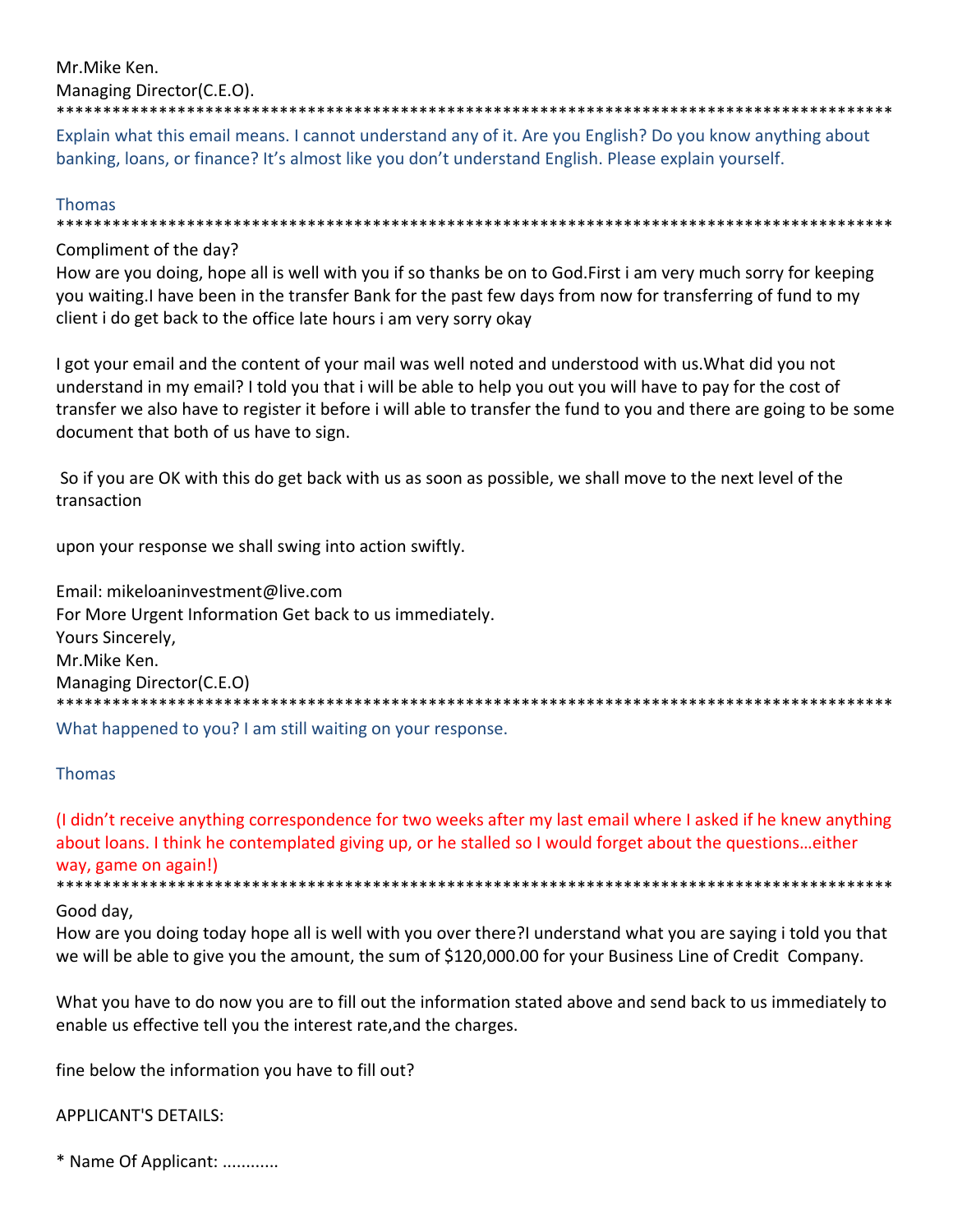- \* Address Of Applicant: ...........
- \* City: ...............
- \* State:...............
- \* Country:................
- \* Gender:.............
- \* Marital Status:............
- \* Age:..................
- \* Income Rate:.............
- \* Tel:/ Mobile: .............
- \* Mobile:.............
- \* Amount Requested:......... \$
- \* Loan Duration:...........

Upon your response we shall swing into action swiftly.

Email: mikeloaninvestment@live.com For More Urgent Information Get back to us immediately. Yours Sincerely, Mr.Mike Ken. Managing Director(C.E.O). 

Never mind – you obviously have no clue what you are talking about. I will look for another loan lender.

# **Thomas**

In regards to your email? I told you the reason why i was unable to get back with you on time?

I answered your questions, it will be possible, we are willing to give you the fund all the Document needed will be sent to you that you will have to sign okay.

Well i don't think that this can stop you from not getting the fund from us, contenting another Lender is not the best you have to give us time to work this out at the end both of us can be Happy okay. For not replying to your email i promise you such is not going to happen again okay.

So all you just need to do now you are to fill out the information and send back to us immediately so that we can move to the next level of the transaction. As soon as your email is receive with us, we shall keep you posted.

Upon your response we shall swing into action swiftly.

Email: mikeloaninvestment@live.com For More Urgent Information Get back to us immediately. Yours Sincerely, Mr.Mike Ken. Managing Director(C.E.O). 

You didn't answer any of my questions and I didn't hear from you for two weeks, so I am going with another lender.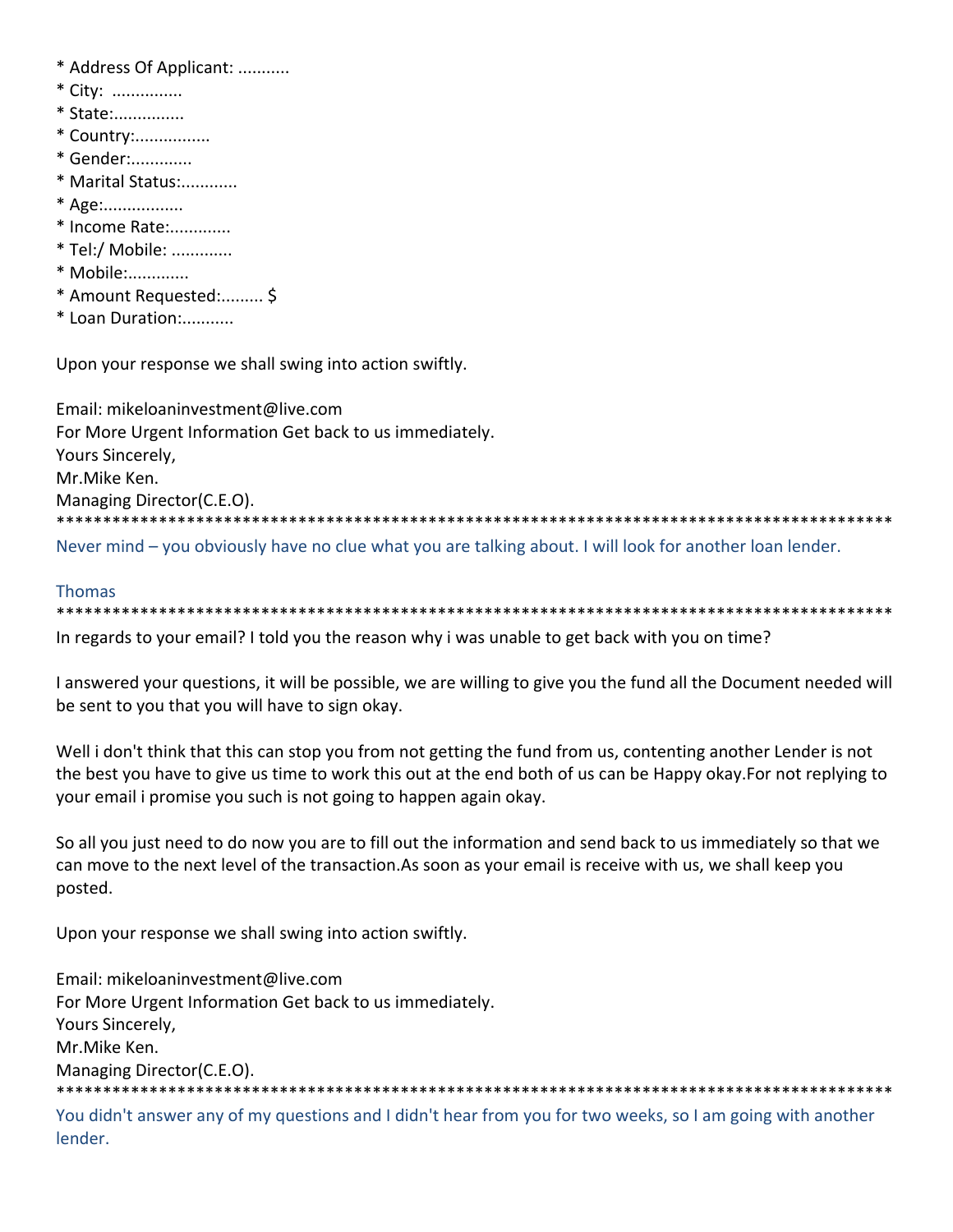# Thank you.

## **Thomas**

#### \*\*\*\*\*\*\*\*\*\*\*\*\*\*\*\*\*\*

Well if you say so there is know problem at all, any time you still want it form us you are very free to contact us.

#### Regards.

\*\*\*\*\*\*\*\*\*\*

No thank you – you did not answer my questions and the email you sent me did not make one bit of sense, and that's when I didn't hear from you for a while. I would rather go with another lender.

## Thanks anyways,

#### **Thomas**

Please what are questions again to need answer

# regards

| Thanks, but no thanks. Work on your customer service skills. Good bye. |
|------------------------------------------------------------------------|

# **Thomas**

#### 

Please you need this loan and we can work it out you need to fill out loan form to start transferring you loan to you urgently.

## Mr.Mike Ken

I see that you are Nigerian, right?

# **Thomas**

Compliment of the Day,

How reyou doing today i hope all is well with you over there if so thanks be on to God. Yes i am from Nigeria?any time you are ready do get back with us as soon as poosible. Regards, Mr.Mike Ken. \*\*\*\*\*\*\*\*\*\*\*\*\*\*\*\*\*\*\*\*\*\*\*\*\*\*\*\*\*\*\*\*

So you are an internet scammer? A beggar? A diseased infested, retarded savage?

# **Thomas**

#### 

# Good day,

I got your email the content of your mail was noted and understood with us. What do you mean by this, you call this firm (Internet Scammer) What did you take me for so you think i am after your money look let me put this to you understanding you have NO money to give to me okay.

I have noting to do with your money so now i see the reason why you don't want to fill out the information that was giving to you. I want you to know that all Lender can not been doing the same thing as you think i am here to help those that are really in need of it and those that also have the believe on God that will him all thing are possible.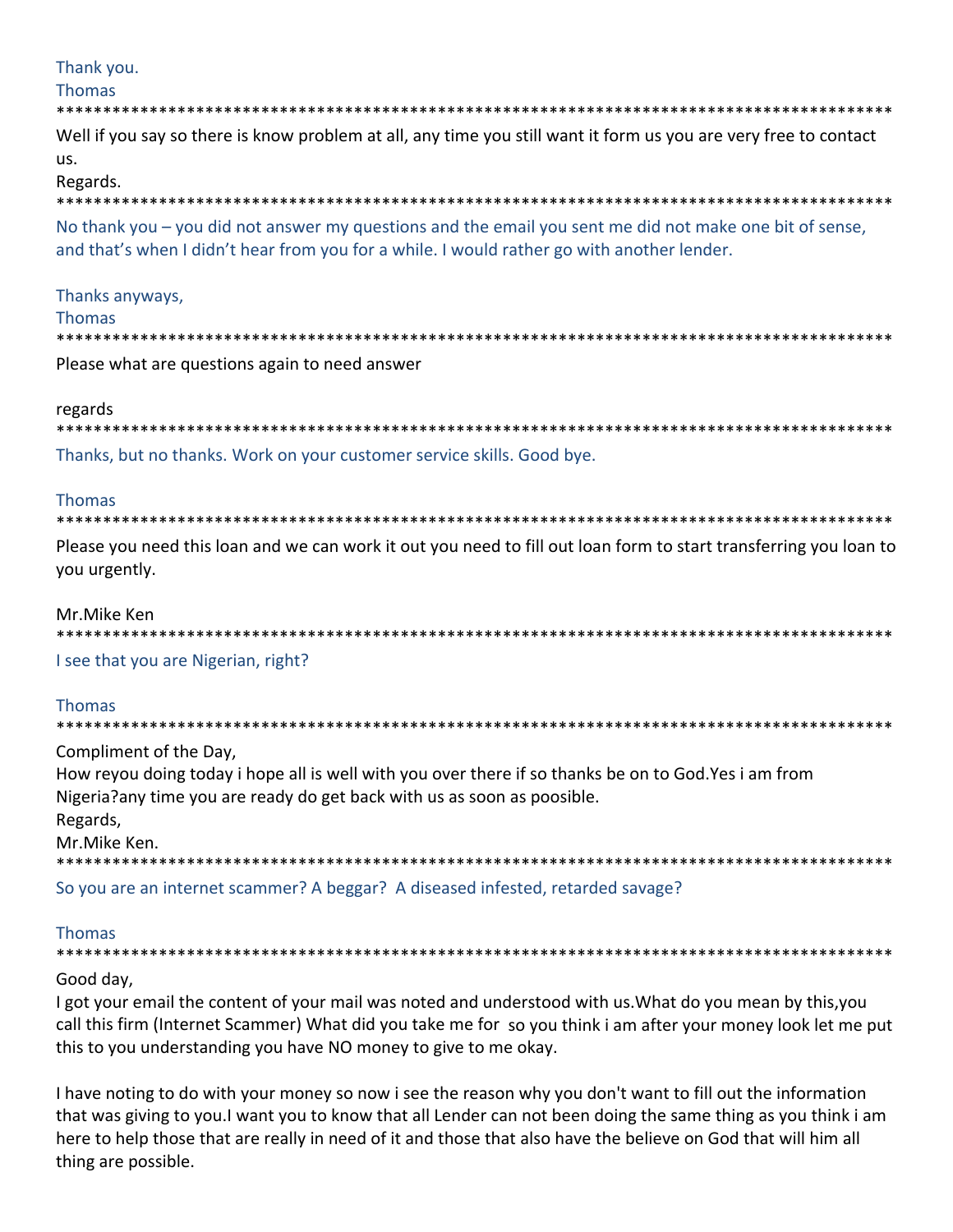I want you to be very free with us here is where you are going to get this fund i promise you this. You can fill out the information and send back to us by the ending of the week we are about to enter you can get the fund from us this is a promise take my world and see what is going to comes out. Regards,

#### Mr.Mike Ken **\*\*\*\*\*\*\*\*\*\*\*\*\***

Who says that I have no money? If you remember correctly, I was inquiring about a Business Line of Credit for my company. You don't seem to know what that is as indicated by your nonsensical response to my questions. What is your web address? Can you send me a brochure or prospectus from your firm so I can verify your existence. And let me guess - all payments have to be made by Western Union right?

#### Thank you,

#### **Thomas**

Compliment of the day,

How are you doing today hope all is well with you? Your email was well received and the content of your mail was noted and understand with us . The reason why we advice our client to make payment through Western Union or Money Gram is to make the transfer gets faster so that we can as well get thing up in other to enable the money get transferred to he/she immediately okay.

Await your email as soon as possible, Regards, Mr.Mike Ken. How stupid are you? I know you are an internet scammer. I knew you would request payment by Western Union before you even told me so. I know you are a begging fool who is too lazy and stupid to get a real job.

I know that you have sex with goats because black women are so freaking ugly.

#### Keep begging, fool  $-$  lol. \*\*\*\*\*\*\*\*\*\*\*

Well i have noting to tell you may God forgive you of what you just said to me.

This sound to me as if some one has scan you trying to get this fund form them and you did not received any fund. I want you to understand that all lender can be doing the same thing okay. Only what i need from you this time i want you to give me time to work at this for you to know if i am after your money or not.

I can assure of this, if there is any payment that you will be ask to come up with i can give you the go head to pay just 2% out of the fee as soon as the fund get transferred to you before you will be ask to pay the balance fee, if it happen that you made the payment and you do not receive the fund note your money will be transferred back to you immediately or you can tell the world about this Company this is all i have to say for now.

| Regards,     |
|--------------|
| Mr.Mike ken. |
|              |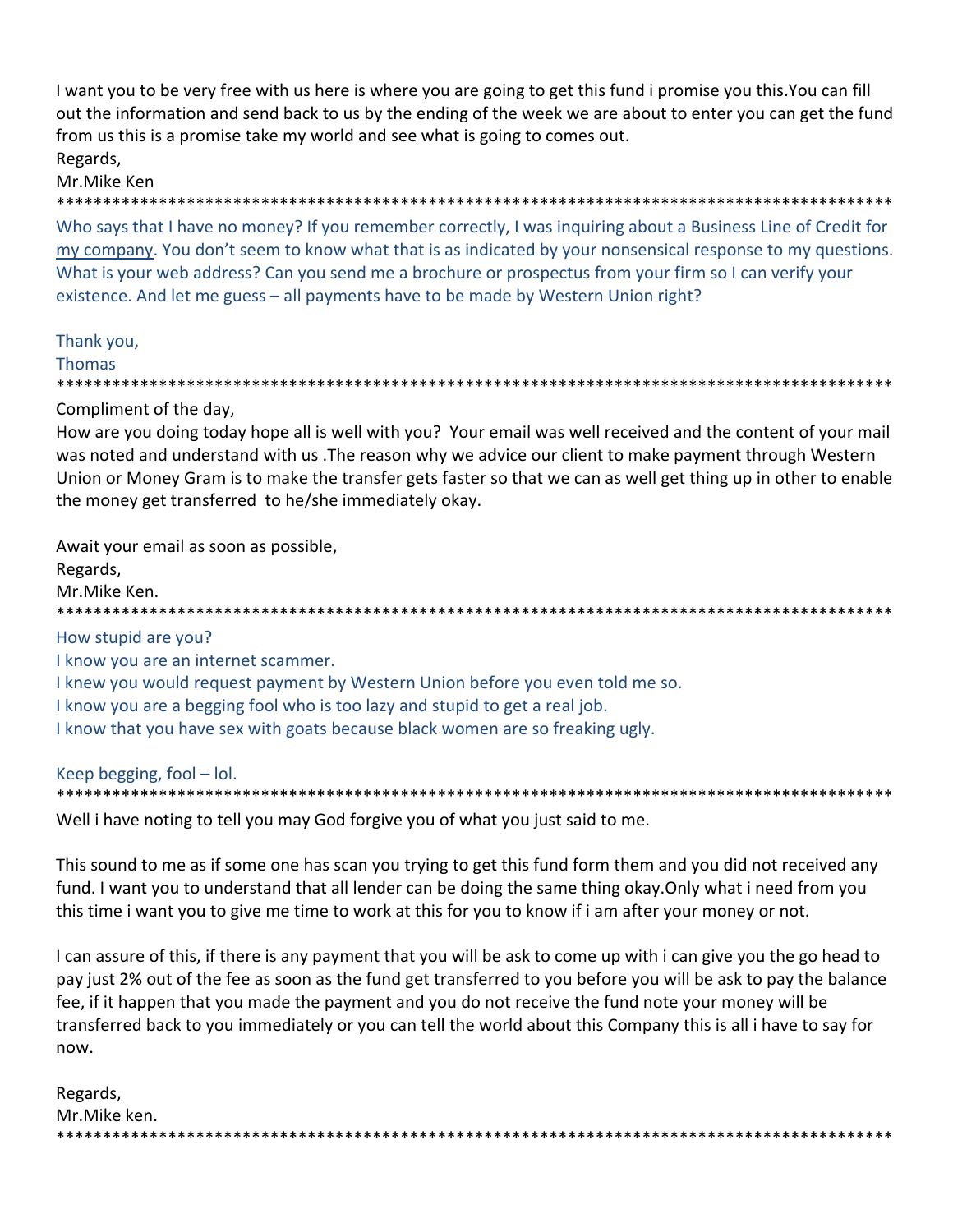LOL - no I have never been scammed by anyone, but I can recognize a scam when I see one. Scammers are way too stupid to scam me. You are living proof of that. You have no website, you use free email for "business", you don't know anything about loans or finance – all you want are your silly fees up front.

#### You are a fool and a thief. I feel sorry for you.

I told you that we are working on it?Let me know if you are really in need of this fund or not so that i will know what to do nxet okay and stop all this.

\*\*\*\*\*\*\*\*\*\*\*\*\*\*\*\*\*\*\*\*\*\*\*\*\*\*\*\*\*\*\*\*\*\*\*\*\*\*

You are a stupid internet scammer.

\*\*\*\*\*\*\*\*\*\*\*\*\*\*\*\*\*\*\*\*\*\*\*\*\*\*\*

Fuck off fool.

#### All Nigerians are poor, begging, thieves.

\*\*\*\*\*\*\*\*\*\*\*\*\*\*\*\*\*\*

This make me to understand that you are a very Big fool go away you fool you think that you can just come in here and go away with our money you goat fuck you. I am begging you for money, did you have money? who told you that Nigerians are poor where you are from you that think your Country has ever thing you GOAT **FUCK YOU** 

\*\*\*\*\*\*\*\*\*\*\*\*\*\*\*\*\*\*\*\*\*\*\*\*\*\*\*\*\*\*\*\*\*

Do you like begging white people for money?

Are you too stupid or too lazy to get a real job?

All Nigerians are poor worthless animals – the average income a year for a Nigerian is \$1418.00 – I looked that up so I know it's correct. I make more than that a week, you stupid beggar.

Do you know why we made you slaves? It was the only way to get you to do some work...

So you make more then \$1418.00 per week thank you for that i am Happy for you since you have the money them why can you give to those that did not have any?

I do give money to charity – I donate \$50.00 from every paycheck to the United Way to help unfortunate people who don't lie and steal and beg from people.

#### **Thomas**

That is very good of you God is going to bless you .Please let us talk of some good that will help both of us okay i believe that we can be best of friend by then you will have to know me better can you send me your contact Number ?and tell where you are located? look i want you to understand that i am not trying to take your money out of you have that in back of your mind we can work to other i am not after your money try and understand me and flee free with me tell me more about your self and where you are located.

#### Regards

#### Mr.Mike ken

You are trying to take my money with your fake loan company. You are not a "loan officer" - that is blatantly obvious. You are lying so you can steal money. You want me to be friends with a thief?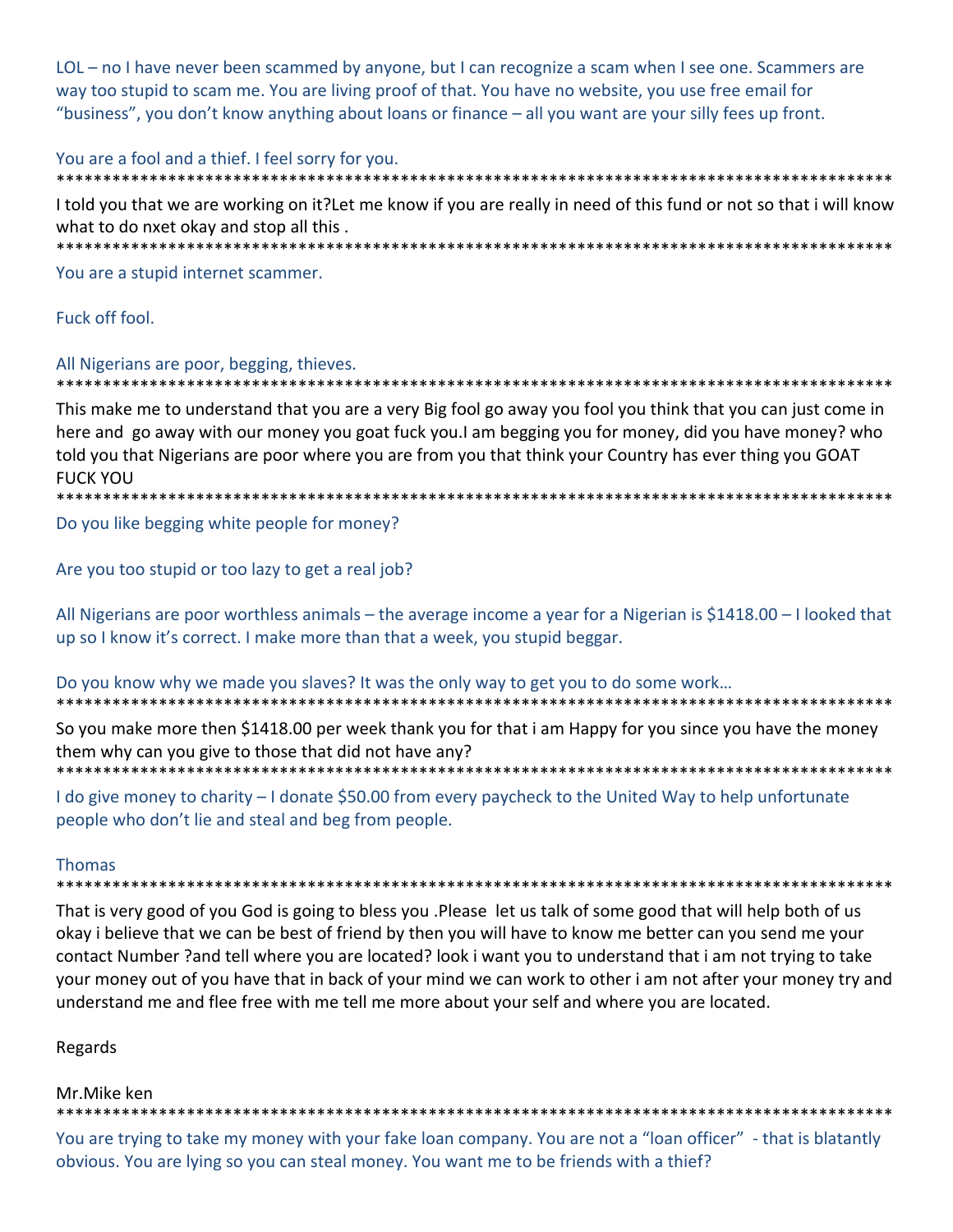## **Thomas**

I got your email, the content of your mail was well understood with me.I can steal your money form you i have noting to do with your money, the reason why i say that we can be best of friends i just flee like and i like you and your doings we can talk on phone if you allow that.

Option of correction this is a real loan office and it works okay, Asking you to be my friend we can do so may thing that can give us money i can come to your Country and invest through you. You can also come to my Country and invest but before this can happen between both of us we need to trust our self you have to be very free with me okay. Where are you located?

# Regards

#### Mr.Mike ken

#### \*\*\*\*\*\*\*\*\*\*\*\*\*\*\*\*\*

Are you really that stupid that you would try to convince me that you are real? LOL - real loan companies don't use LIVE.COM for email, real companies have websites, and real companies and real loan officers know why you cannot charge 3% interest when the Treasury Rate is higher than that. You give out loans below the Treasury Rate? LOL - that's how I know you are fake.

# **Thomas**

#### \*\*\*\*\*\*\*\*

I am not trying to convince you? Using 3% as my interest rate i don't think is bed the reason why is that i am really willing to help those that are really in need of it. What is bed about using live.com what of if i go and personalize my email address and at the end noting come out what you flee please i don't think you have any to tell me of this Company we are well know and registered company okay it has been for long we know why can you just give me time to really workout this for you then if noting comes out of it by then you can say what ever you which to i don't see any reason of your stupid stupid stupid stupid stupid i told you that we are work no our websites as soon as is ready i will send it for you. So please if you are really ready give me time and see for your self okay.

#### Regards.

Mr.Mike Ken.

You are an idiot – yes I know you are a scam and I know that you don't understand why you cannot offer loans

lower than the Treasury Rate, but I know that you know nothing about loans, banking, or finance.

Loan interest cannot be lower than the Treasury Rate – anyone who says different is a scam.

#### **Thomas**

\*\*\*\*\*\*\*\*\*\*\*\*\*\*\* Why can you just try me and see what is going to come out of this

Oh my god you are so stupid. I tell you that I know you are a scammer and you still want to continue? You don't understand why Loan Interest cannot be lower than the Treasury Rate, do you?

You are a fool.

**Thomas**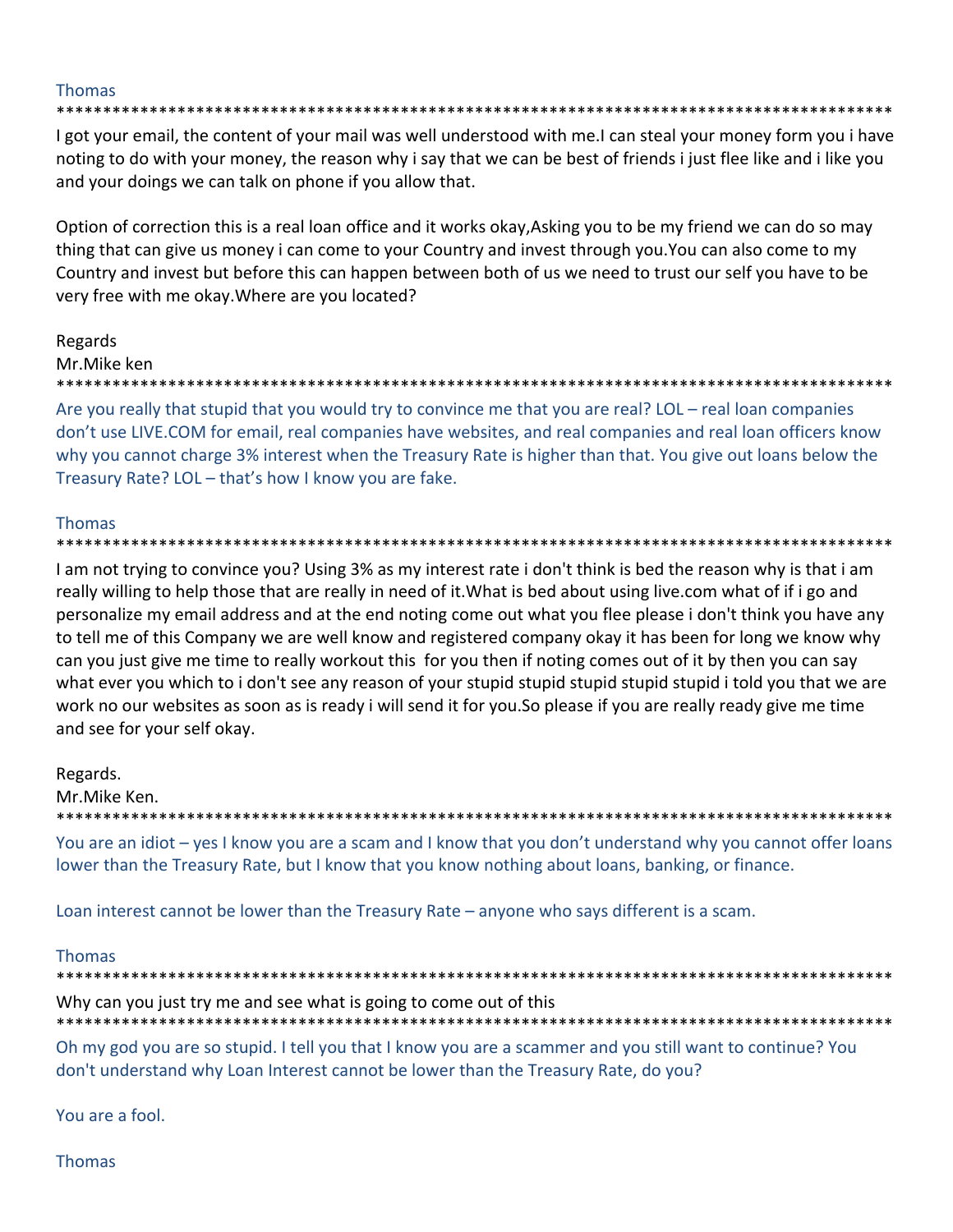Why are you talk like this? i am only doing this to help what did you NO about scammer? i am not after your money i really want to proof you wrong that i am not what you think you can give me a truer my applying for a lower Amount just try i am here to proof you wrong by them you will stop your stupid stupid stupid stupid.

Regards,

Mr.Mike ken. LOL – you are such a fool. I will never give you money, you stupid black beggar. Do you understand this?

## **Thomas**

\*\*\*\*\*\*\*\*\*\*\*\*\*\*\*\*\*\*\*\*\*\* 

What I know about 419 Scammers...

1) Their spelling and command of the English language is terrible, like yours.

2) They always want you to use Western Union or Moneygram - no respectable bank or business uses this except for you.

3) They are always stupid, smelly, savages from that cesspool of a continent Africa, like you are.

4) They pose as lawyers, bankers, and even Directors with the United Nations, like you.

5) They quote God and religion alot, even know they are going to Hell, like you are.

6) They claim to be getting back at the "white man" for injustices done to them, but the truth is that they will steal from anyone of any race, religion, creed, and color, like you would.

7) They often have sex with goats, monkeys, and their own parents, like you do.

8) They are the lowest form of life on the planet and have the intelligence of a 5-year old retarded child, like you do.

9) They strongly resemble gorillas but they smell even worse, like you do.

10) They are rooted in evil - everything bad in this world comes from Africa - AIDS, crime, war, disease,

poverty, hunger, niggers - all from Africa. True, we in the USA have our share of these problems too, but they all come from the savages that our forefathers unfortunately brought to this great nation.

Good day,

How are you doing today hope all is well with you over there if so thanks be on to God? I got your email, the content of your mail was well understood with me and noted. First i want you to understand that the reason why we always advise our client to use (Western Union Money Transfer or Money Gram). Is the faster ways of receiving money transfer that is to say, to enable the transferring of the found get to the person on time not that the Company dose not have account on that but the reason why we done like give account is that it take some day's before the money get into the account, but if we are transferring the found to you will we ask the transfer Bank to use fast transfer the transfer it take just 24 working hours of the day before the get's into your account immediately.

As soon as the transfer is been made we will immediately sent you confirmation email so that you can go and confirm with your Bank over there Mr. Thomas i am here to let you know that here is a relay company not scan it works not really what you think i am not after your money or to take your money away from you and go away with it if i do my God and your God we not forgive me hope you know that well it has now come to my understanding, it has been a very long time from now that you have be saying something like this i believe this is the time for me to proof you wrong of what you are saying and what you think in your mind.